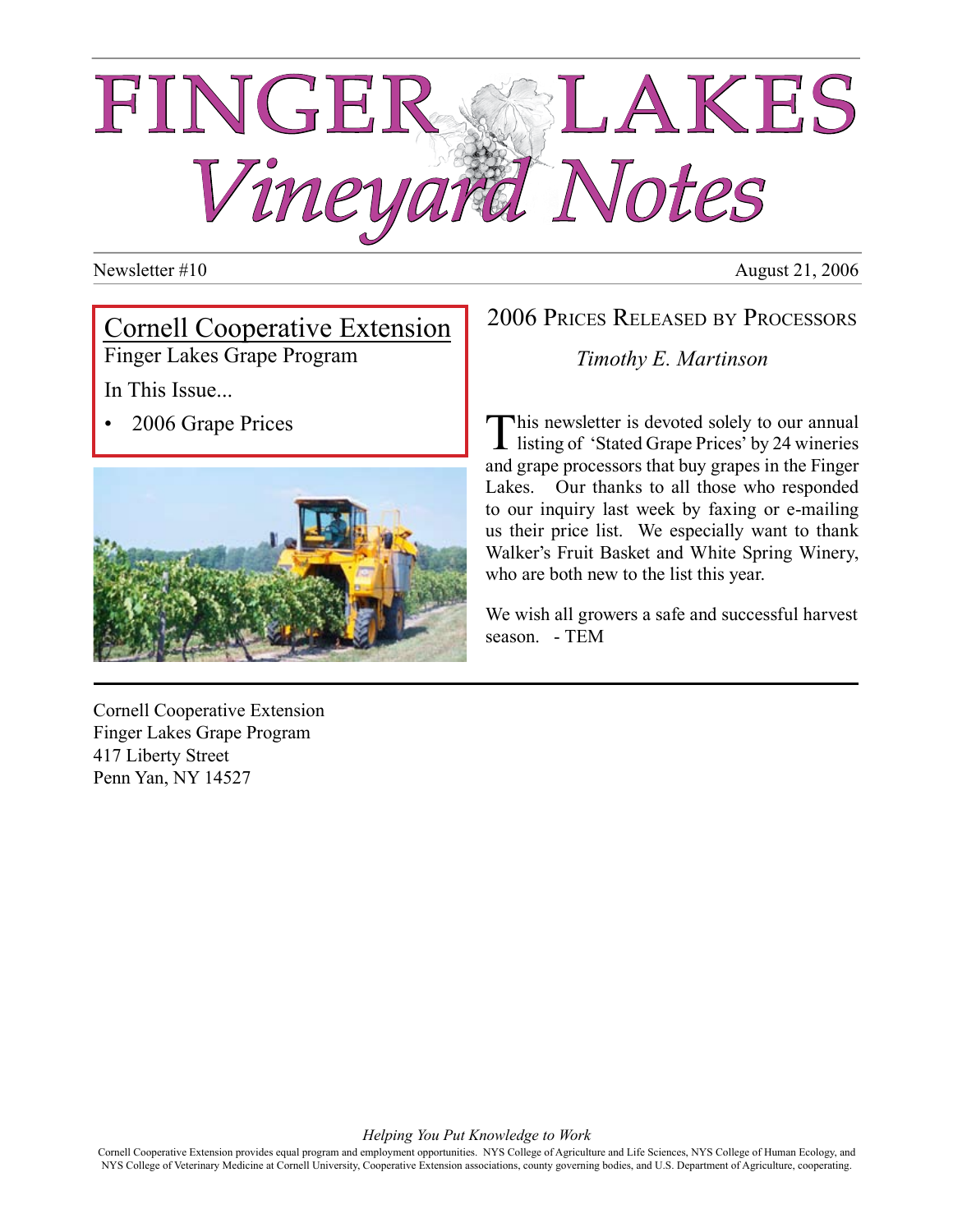## 2006 Harvest Price List For Grapes<sup>1,2,3,5</sup>

| Prices per ton       | Anthony Road | Atwater Estate | <b>Bully Hill</b> | Centerra <sup>4</sup> | Reneau<br>Chateau Lafayette | Cliffstar | Dr. Konstantin Frank | Fall Bright | Fox Run | Fulkerson's | Glenora | Hazlitt 1852 | Heron Hill | Hunt Country | King Ferry <sup>5</sup> | Lakewood Vineyards | Lucas Vineyards | <b>Miles Wine Cellars</b> | Mogen David | Rooster Hill | Springledge | Swedish Hill | Walker's Wine Juice | White Springs Winery | Average          | Low              | High | of Respondses<br>#      |
|----------------------|--------------|----------------|-------------------|-----------------------|-----------------------------|-----------|----------------------|-------------|---------|-------------|---------|--------------|------------|--------------|-------------------------|--------------------|-----------------|---------------------------|-------------|--------------|-------------|--------------|---------------------|----------------------|------------------|------------------|------|-------------------------|
| Aurora               |              |                | 400               | 400                   |                             |           |                      | 300         |         | 300         |         |              |            |              |                         |                    |                 |                           |             |              | 350         |              | 400                 |                      | 358              | 300              | 400  | 6                       |
| Baco Noir            |              |                | 600               | 500                   | 700                         |           |                      | 550         |         | 600         | 500     | 650          | 750        | 600          |                         | 618                | 620             |                           |             | 525          |             |              | 600                 |                      | 601              | 500              | 750  | 13                      |
| Cabernet Franc, high | 1750         | 1700           | 1650              |                       |                             |           | 1500                 | 1800        | 1600    | 1650        | 1100    |              | 1600       | 1500         | 2800                    | 1600               |                 | 1600                      |             |              |             | 1600         |                     | 1400                 | 1657             | 1100             | 2800 | 15                      |
| Cabernet Franc, low  |              |                |                   |                       |                             |           |                      |             | 1000    |             |         |              |            |              |                         |                    |                 |                           |             |              |             | 1200         |                     |                      | 1100             | 1000             | 1200 | $\overline{2}$          |
| Cabernet Sauvignon   |              | 1800           | 1650              |                       |                             |           | 1800                 | 1900        | 1600    | 1700        | 1600    |              | 1700       | 2000         | 2800                    | 1600               |                 | 1650                      |             | 1800         |             | 1800         |                     | 1800                 | 1813             | 1600             | 2800 | $\overline{15}$         |
| Carmine              |              |                |                   |                       |                             |           |                      | 1800        |         |             |         |              |            |              |                         |                    |                 |                           |             |              |             |              |                     |                      | 1800             | 1800             | 1800 | 1                       |
| Cascade              |              |                | 390               |                       |                             |           |                      |             |         | 400         |         |              |            |              |                         |                    |                 |                           |             |              |             |              |                     |                      | 395              | 390              | 400  | $\overline{2}$          |
| Castel               |              |                | 700               | 375                   |                             |           |                      |             |         |             |         |              |            |              |                         |                    |                 |                           |             |              |             |              |                     |                      | 538              | $\overline{375}$ | 700  | $\overline{2}$          |
| Catawba, high        |              |                | 290               | 230                   | 350                         |           |                      | 325         | 350     | 325         |         | 340          |            | 300          |                         | 350                | 335             | 350                       |             |              | 240         | 340          | 250                 | 355                  | 315              | 230              | 355  | 15                      |
| Catawba, low         |              |                |                   | 195                   |                             |           |                      |             |         |             |         |              |            |              |                         |                    |                 |                           |             |              | 230         |              |                     |                      | $\overline{213}$ | 195              | 230  | $\overline{2}$          |
| Cayuga White         | 625          | 700            | 550               |                       | 700                         |           |                      | 575         | 575     | 550         | 550     | 600          | 550        | 550          |                         | 450                | 700             | 600                       |             | 600          | 650         | 575          | 650                 | 570                  | 596              | 450              | 700  | 19                      |
| Chambourcin          |              |                | 900               |                       |                             |           |                      | 950         |         |             |         |              |            |              |                         |                    |                 |                           |             |              |             | 1000         | 650                 |                      | 875              | 650              | 1000 | $\overline{\mathbf{4}}$ |
| Chancellor           |              | 600            | 700               |                       | 700                         |           |                      | 700         |         | 600         |         |              |            |              |                         |                    |                 |                           |             |              |             |              | 650                 |                      | 658              | 600              | 700  | 6                       |
| Chardonnay, high     | 1300         | 1400           | 1200              |                       |                             |           | 1400                 | 1400        | 1000    | 1400        | 1300    | 1400         | 1300       | 1300         | 1500                    | 1300               | 1400            | 1300                      |             | 1400         |             | 1450         | 1100 1450           |                      | 1332             | 1000             | 1500 | $\overline{19}$         |
| Chardonnay, low      |              |                |                   |                       |                             |           | 1300                 |             |         |             |         |              |            |              |                         |                    |                 |                           |             |              |             | 1000         |                     |                      | 1150             | 1000             | 1300 | $\overline{2}$          |
| Chardonel            |              |                | 700               |                       |                             |           |                      |             |         |             |         |              |            |              |                         |                    |                 |                           |             |              |             |              | 600                 |                      | 650              | 600              | 700  | $\overline{2}$          |
| Chelois              |              | 650            | 900               |                       |                             |           |                      | 600         |         | 600         |         |              |            |              |                         |                    |                 |                           |             |              |             |              |                     |                      | 688              | 600              | 900  | $\overline{\mathbf{4}}$ |
| Colobel              |              |                | 700               |                       |                             |           |                      | 650         |         | 600         |         |              |            |              |                         |                    |                 |                           |             |              |             |              |                     |                      | 650              | 600              | 700  | $\mathbf{3}$            |
| Concord, high        |              |                | 300               | 215                   |                             | 205       |                      | 300         |         | 300         |         | 340          |            | 275          |                         | 450                |                 |                           | 205         |              | 260         | 275          | 200                 | 300                  | 279              | 200              | 450  | $\overline{13}$         |
| Concord, low         |              |                |                   | 210                   |                             |           |                      |             |         |             |         |              |            |              |                         | 375                |                 |                           |             |              | 250         |              |                     |                      | 278              | 210              | 375  | 3                       |
| DeChaunac            |              |                | 350               |                       |                             |           |                      | 450         |         | 400         |         | 650          |            | 450          |                         | 425                | 600             |                           |             |              |             |              | 650                 |                      | 497              | 350              | 650  | 8                       |
| Delaware, high       |              |                | 300               | 230                   |                             |           |                      | 350         |         | 350         |         | 400          |            | 450          |                         | 600                |                 | 400                       |             |              | 200         | 535          | 400                 | 350                  | 380              | 200              | 600  | $\overline{12}$         |
| Delaware, low        |              |                |                   |                       |                             |           |                      |             |         |             |         |              |            |              |                         | 425                |                 |                           |             |              |             | 340          |                     |                      | 383              | 340              | 425  | $\overline{2}$          |
| Diamond              |              | 400            |                   |                       |                             |           |                      | 450         |         | 400         |         |              |            |              |                         |                    |                 |                           |             |              |             | 475          | 400                 |                      | 425              | 400              | 475  | $\overline{5}$          |
| Dornfelder           |              |                |                   |                       |                             |           |                      |             |         | 1500        |         |              |            |              |                         |                    |                 |                           |             |              |             |              |                     |                      | 1500             | 1500             | 1500 | $\mathbf{1}$            |
| Dutchess             |              |                |                   |                       |                             |           |                      |             |         | 400         |         |              |            |              |                         |                    |                 |                           |             |              |             |              |                     |                      | 400              | 400              | 400  | $\mathbf{1}$            |
| Edelweiss            |              |                |                   |                       |                             |           |                      |             |         |             |         |              |            |              |                         |                    |                 |                           |             |              |             |              | 300                 |                      | $\overline{300}$ | 300              | 300  | 1                       |
| Elvira, (ripe) high  |              |                | 230               | 285                   |                             |           |                      |             |         |             |         |              |            |              |                         |                    |                 |                           |             |              | 240         |              | 350                 |                      | 276              | 230              | 350  | 4                       |
| Elvira, low          |              |                |                   | 235                   |                             |           |                      |             |         |             |         |              |            |              |                         |                    |                 |                           |             |              |             |              |                     |                      | 235              | 235              | 235  | $\mathbf{1}$            |
| Fredonia             |              |                |                   |                       |                             |           |                      |             |         |             |         |              |            |              |                         |                    |                 |                           |             |              |             |              | 300                 |                      | 300              | 300              | 300  | 1                       |
| Frontenac            |              |                |                   |                       |                             |           |                      |             |         |             |         |              |            |              |                         |                    |                 |                           |             |              |             |              | 650                 |                      | 650              | 650              | 650  | $\mathbf{1}$            |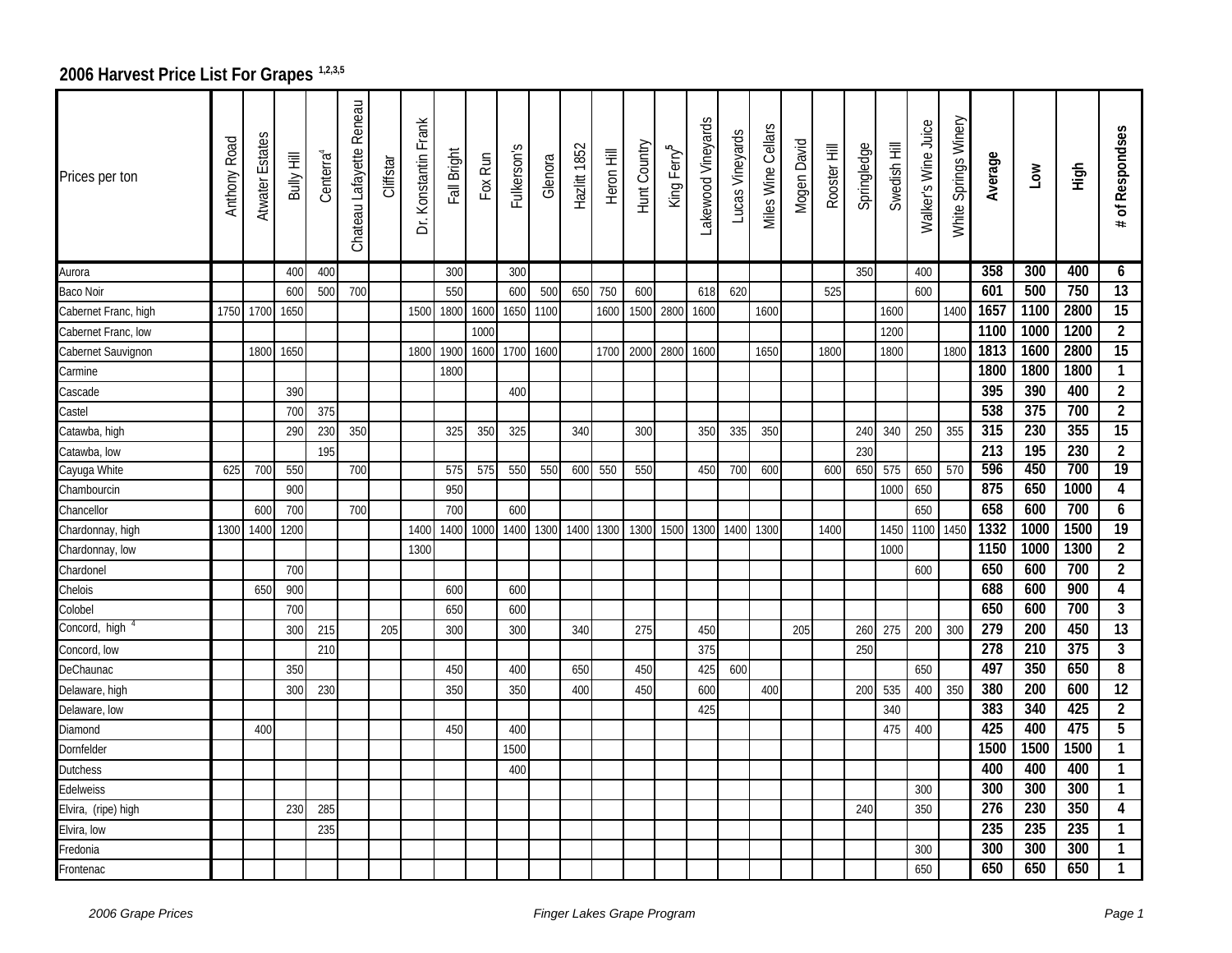## 2006 Harvest Price List For Grapes<sup>1,2,3,5</sup>

| Prices per ton                   | <b>Anthony Road</b> | Atwater Estates | Bully Hill | Centerra <sup>4</sup> | Reneau<br>Chateau Lafayette | Cliffstar | Konstantin Frank<br>.<br>آ | Fall Bright | Fox Run | Fulkerson's | Glenora | Hazlitt 1852 | Heron Hill | Hunt Country | King Ferry <sup>5</sup> | Lakewood Vineyards | Lucas Vineyards | Miles Wine Cellars | Mogen David | Rooster Hill | Springledge | Swedish Hill | Walker's Wine Juice | White Springs Winery | Average          | <b>NOT</b>       | High             | of Respondses<br>#      |
|----------------------------------|---------------------|-----------------|------------|-----------------------|-----------------------------|-----------|----------------------------|-------------|---------|-------------|---------|--------------|------------|--------------|-------------------------|--------------------|-----------------|--------------------|-------------|--------------|-------------|--------------|---------------------|----------------------|------------------|------------------|------------------|-------------------------|
| Gewurztraminer                   | 1700                | 1650            | 1800       |                       |                             |           | 1800                       | 1600        | 1400    | 1650        | 1600    |              | 1400       |              | 1700                    | 1600               |                 | 1600               |             |              |             |              | 1400 1700           |                      | 1614             | 1400             | 1800             | 14                      |
| Golden Muscat                    |                     |                 |            |                       |                             |           |                            |             |         | 375         |         |              |            |              |                         |                    |                 |                    |             |              |             | 375          |                     |                      | 375              | $\overline{375}$ | $\overline{375}$ | $\overline{2}$          |
| GR7                              |                     |                 |            | 500                   |                             |           |                            |             |         |             | 500     | 550          |            |              |                         |                    | 600             |                    |             |              |             |              |                     | 530                  | 536              | 500              | 600              | $\overline{5}$          |
| Himrod                           |                     |                 |            |                       |                             |           |                            |             |         | 600         |         |              |            |              |                         |                    |                 |                    |             |              |             |              |                     |                      | 600              | 600              | 600              | $\mathbf{1}$            |
| Hybrid - Red                     |                     |                 |            | 425                   |                             |           |                            |             |         |             | 450     |              | 350        | 450          |                         |                    |                 |                    |             |              | 350         | 450          |                     | 530                  | 429              | 350              | 530              | $\overline{7}$          |
| Hybrid - White                   |                     |                 |            |                       |                             |           |                            |             |         |             | 450     |              | 350        | 450          |                         |                    |                 |                    |             |              |             | 450          |                     |                      | 425              | 350              | 450              | 4                       |
| Isabella                         |                     |                 |            |                       |                             |           |                            |             |         |             | 450     |              |            |              |                         |                    |                 |                    |             |              |             | 475          | 375                 | 500                  | 450              | 375              | 500              | $\overline{\mathbf{4}}$ |
| lves                             |                     |                 | 380        |                       |                             |           |                            |             |         | 400         |         |              |            |              |                         | 425                |                 |                    |             |              |             |              | 600                 |                      | 451              | 380              | 600              | $\overline{\mathbf{4}}$ |
| abrusca - red                    |                     |                 |            |                       |                             |           |                            |             |         |             | 400     |              |            |              |                         |                    |                 |                    |             |              |             | 125          |                     |                      | 263              | 125              | 400              | $\overline{2}$          |
| Labrusca - white                 |                     |                 |            |                       |                             |           |                            |             |         |             | 400     |              |            |              |                         |                    |                 |                    |             |              |             | 150          |                     |                      | $\overline{275}$ | 150              | 400              | $\overline{2}$          |
| Lakemont                         |                     |                 |            |                       |                             |           |                            |             |         | 550         |         |              |            |              |                         |                    |                 |                    |             |              |             |              |                     |                      | 550              | 550              | 550              | $\mathbf{1}$            |
| Landot Noir                      |                     |                 |            |                       |                             |           |                            |             |         |             |         |              |            |              |                         |                    |                 |                    |             |              |             | 675          |                     |                      | 675              | 675              | 675              | $\mathbf{1}$            |
| Lemberger                        | 1500                |                 |            |                       |                             |           |                            |             | 1000    | 1500        |         |              | 1600       |              |                         |                    |                 | 1000               |             |              |             | 1650         |                     | 1600                 | 1407             | 1000             | 1650             | 7                       |
| Leon Millot                      |                     |                 | 650        |                       |                             |           |                            | 550         |         | 625         |         |              |            |              |                         | 600                |                 |                    |             |              |             |              | 650                 |                      | 615              | 550              | 650              | 5                       |
| Marechal Foch                    |                     | 700             | 700        |                       |                             |           |                            | 550         |         | 600         |         |              | 550        |              |                         | 625                |                 |                    |             |              |             | 700          | 650                 | 700                  | 642              | 550              | 700              | 9                       |
| Melody                           |                     |                 | 450        |                       |                             |           |                            |             |         |             |         |              |            |              |                         |                    |                 |                    |             |              |             | 675          |                     |                      | 563              | 450              | 675              | $\overline{2}$          |
| Merlot                           | 1800                | 2000            | 1650       |                       |                             |           | 1900                       | 2100        | 1600    | 1900        | 1600    | 2000         | 1900       | 2000         | 2800                    |                    |                 | 1800               |             |              |             | 2000         |                     | 2000                 | 1937             | 1600             | 2800             | 15                      |
| Muscat Ottonel                   |                     |                 |            |                       |                             |           |                            | 1500        |         |             |         |              |            |              |                         |                    |                 |                    |             |              |             |              |                     |                      | 1500             | 1500             | 1500             | $\mathbf{1}$            |
| Nebiollo                         | 1500                |                 |            |                       |                             |           |                            |             |         |             |         |              |            |              |                         |                    |                 |                    |             |              |             |              |                     |                      | 1500             | 1500             | 1500             | $\mathbf{1}$            |
| Niagara, high                    |                     | 350             | 300        | 225                   | 350                         | 240       |                            | 320         |         | 300         | 450     | 345          |            | 350          |                         | 375                | 335             | 350                |             |              | 240         | 315          | 250                 | 340                  | 320              | 225              | 450              | $\overline{17}$         |
| Niagara, Iow                     |                     |                 |            | 200                   |                             |           |                            |             |         |             |         |              |            |              |                         |                    |                 |                    |             |              | 230         |              |                     |                      | 215              | 200              | 230              | $\overline{2}$          |
| Non-contracted varieties/red Fr. |                     |                 |            | 400                   |                             |           |                            |             |         |             |         |              |            |              |                         |                    |                 |                    |             |              |             |              |                     |                      | 400              | 400              | 400              | $\mathbf{1}$            |
| NY 70.809.10 (Corot Noir)        |                     |                 |            |                       |                             |           |                            |             |         | 600         |         |              |            |              |                         |                    |                 |                    |             |              |             | 700          |                     |                      | 650              | 600              | 700              | $\overline{2}$          |
| NY 73.136.17 (Noiret)            |                     |                 |            |                       |                             |           |                            |             |         | 600         |         | 650          |            | 600          |                         |                    |                 |                    |             |              |             | 875          |                     |                      | 681              | 600              | 875              | 4                       |
| NY 62.122.12 (Valvin Muscat)     |                     |                 |            |                       |                             |           |                            |             |         | 1000        |         |              |            | 600          |                         |                    |                 |                    |             |              |             | 700          |                     |                      | 767              | 600              | 1000             | $\overline{3}$          |
| Organic Blend                    |                     |                 |            |                       |                             |           |                            |             |         |             |         |              |            |              |                         |                    |                 |                    |             |              | 500         |              |                     |                      | 500              | 500              | 500              | $\mathbf{1}$            |
| Pinot Blanc                      |                     |                 |            |                       |                             |           |                            | 1400        |         |             | 1500    |              | 1500       |              |                         |                    |                 |                    |             |              |             |              |                     |                      | 1467             | 1400             | 1500             | $\overline{3}$          |
| Pinot Gris                       | 1700                |                 | 1500       |                       |                             |           | 1700                       | 1500        |         | 1600        |         | 1600         | 1500       | 1700         | 1700                    |                    |                 | 1450               |             |              |             | 1600         |                     | 1650                 | 1600             | 1450             | 1700             | $\overline{12}$         |
| Pinot Noir, high                 | 2000                | 1700            | 1650       |                       |                             |           | 1800                       | 1600        | 1600    | 1600        | 1600    |              | 1700       |              |                         | 1500               | 1600            | 1500               |             |              |             | 1650         |                     | 1650                 | 1654             | 1500             | 2000             | 14                      |
| Pinot Noir, low                  |                     |                 |            |                       |                             |           |                            |             |         |             |         |              | 1550       |              |                         |                    |                 |                    |             |              |             |              |                     |                      | 1550             | 1550             | 1550             | 1                       |
| Riesling, high                   | 1600                | 1500            | 1600       |                       |                             |           | 1700                       | 1500        | 1600    | 1550        |         | 1500 1700    | 1600       | 1700         | 1700                    | 1500               | 1550            | 1500               |             | 1500         |             | 1700         | 1400 1650           |                      | 1582             | 1400             | 1700             | $\overline{19}$         |